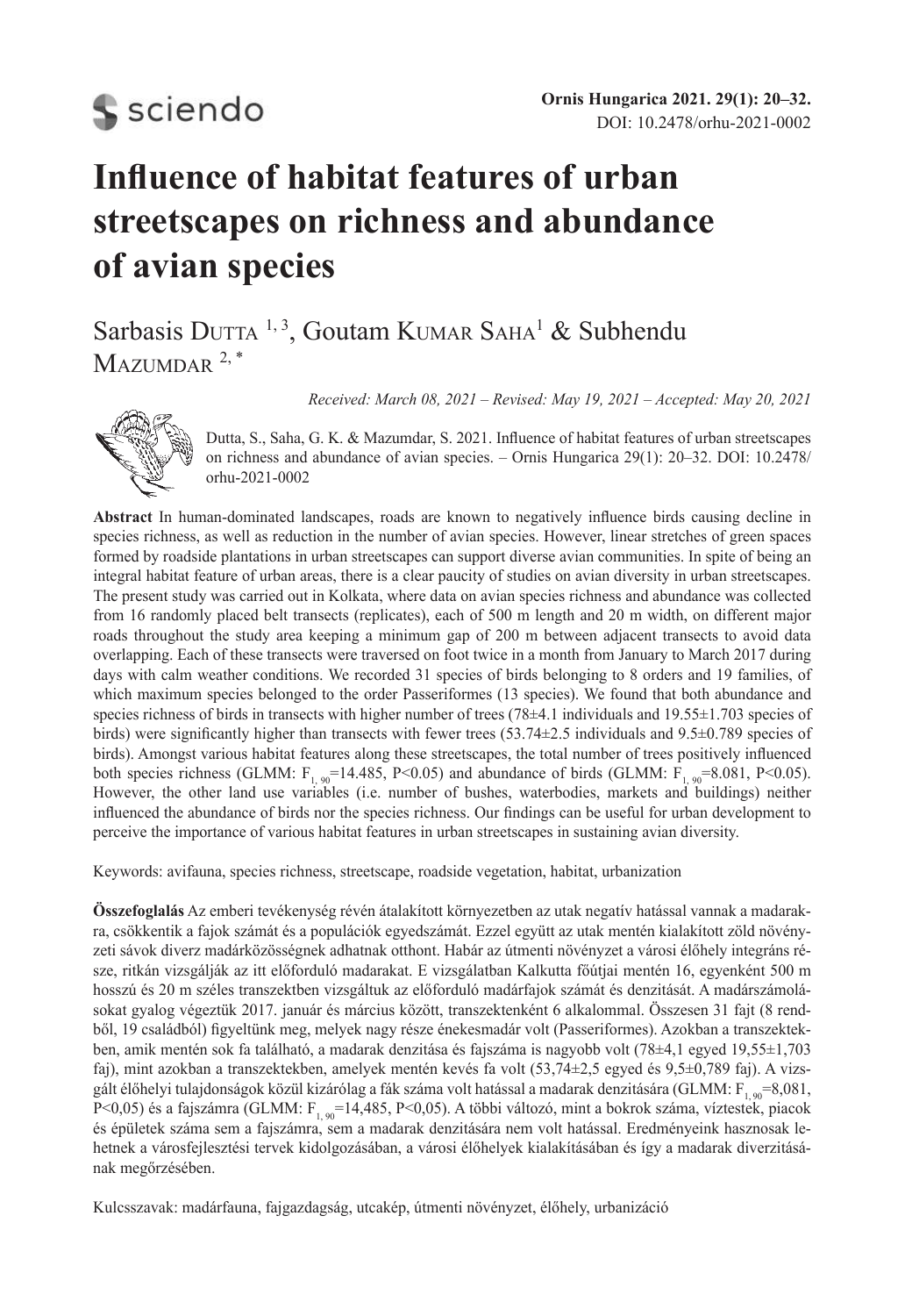*<sup>1</sup>Department of Zoology, University of Calcutta, 35, Ballygunge Circular Road, Kolkata – 700019, West Bengal, India*

*<sup>2</sup>Department of Zoology, Shibpur Dinobundhoo Institution (College), 412/1, G.T.Road (South), Shibpur, Howrah – 711102, West Bengal, India*

*<sup>3</sup>Present address: Bombay Natural History Society, Mumbai, India*

*\*corresponding author, e-mail: subhendumazumdar@gmail.com*

## **Introduction**

Cities and towns across the globe are ever-expanding with explosion in human population (Fuller *et al.* 2009). As compared to the year 2000, a three-fold increase in urban areas have been predicted by 2030 (Seto *et al*. 2012) leading to large scale loss, degradation and fragmentation of habitats coupled with environmental changes (McKinney 2006, Bar-Massada *et al.* 2014), destruction of forests (Fischer *et al.* 2007), reduction of wilderness areas (Olagunju 2015) and increase in impervious surfaces (Barnes *et al*. 2001), which often threatens the survival of many species worldwide in these areas (Marzluff *et al*. 2001, Sol *et al.* 2017). Animals in urban areas also face greater amount of anthropogenic pressures (such as increased vehicular traffic, air, noise and light pollution, loss of vegetation cover and increased impervious surfaces). In such scenario, various native greenspaces serve as important and remnant patches of habitats for wildlife thriving in human-dominated landscapes (Miller 1997, Milton 2002). Green spaces in urban areas are often rich in biodiversity (Shwartz *et al.* 2014a, 2014b) and have long been identified to increase the functional connectivity for the local fauna (Ikin *et al.* 2015). Studies on the richness and diversity of birds have been carried out in urban greenspaces, like parks, forest remnants, cemeteries (Lussenhop 1977, Kocian *et al.* 2003, Croci *et al.* 2008, Nielsen *et al.* 2014).

Roads are often known to negatively influence birds by increasing impervious surfaces, leading to fragmentation and destruction of habitats; as well as increase traffic and consequent mortality being hit by speeding vehicles; elevated levels of air, noise and light pollutions etc., which often decline the abundance of various avian species (Lim  $\&$  Sodhi 2004, Cooke *et al.* 2020). Increasing area of roads have been reported to lead to a decline in species richness (Villasenor *et al.* 2017). Nevertheless, the linear stretches of green spaces formed by roadside plantations are an integral habitat feature of urban areas (Gonzalez Sosa *et al.* 2017), which increase the functional connectivity to the local fauna (Ikin *et al.* 2015). Urban streetscapes are also known to support diverse avian communities (White *et al.* 2005). However, there is a clear paucity of studies on avian diversity in urban streetscapes from highly populated countries with intense population explosion and rapid urbanization, like India. Therefore, we carried out this study in an urban area to (i) make an assessment of the community composition, species richness and abundance of avifauna in different streetscapes and (ii) to assess which habitat features influenced the abundance and species richness of birds. Our findings can be useful in the management of urban streetscapes sustaining the avian diversity thriving there.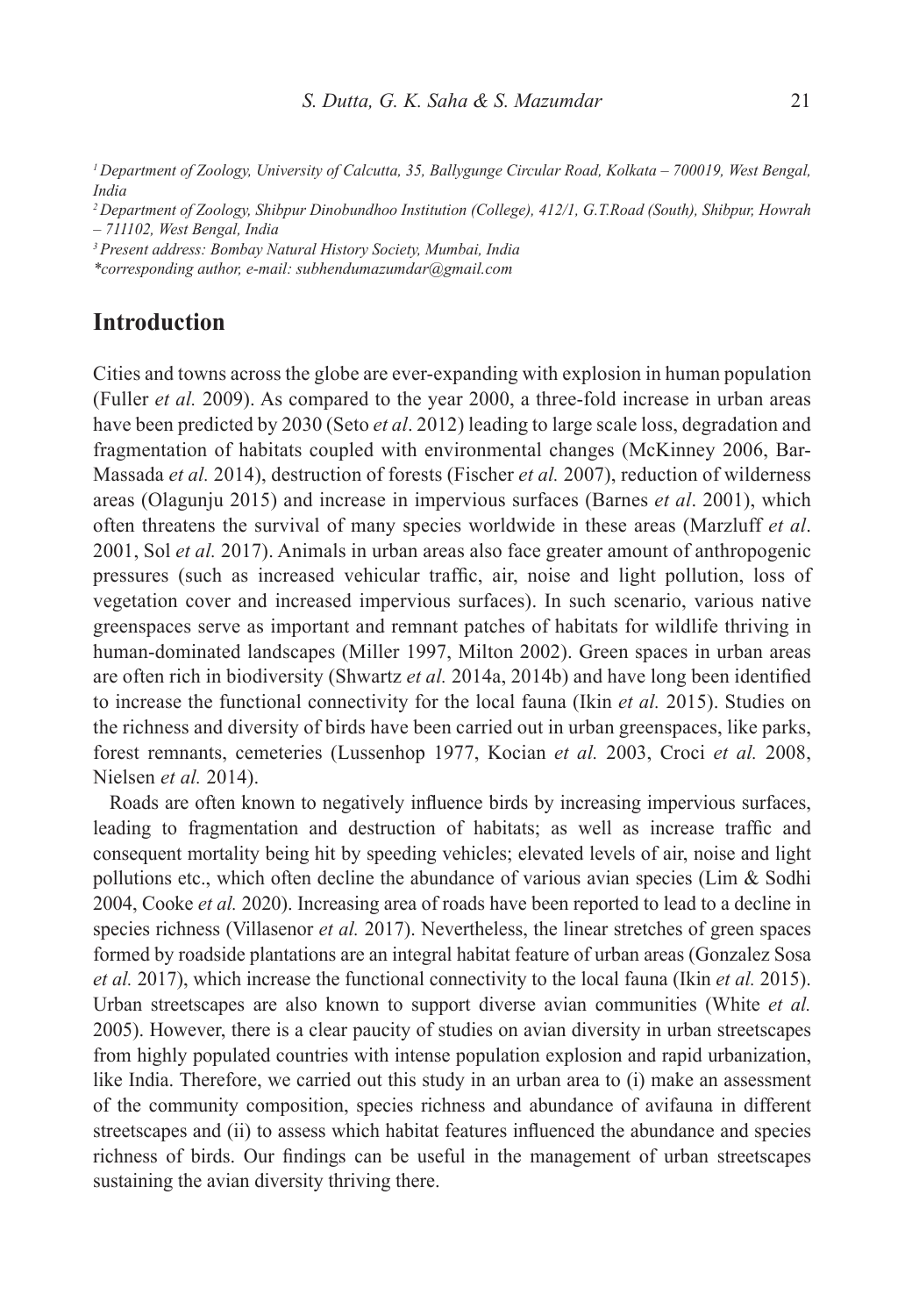## **Methods**

### **Study design**

We carried out this study in Kolkata (22.330°N, 88.300°E; 6.4 m a.s.l.) *(Figure 1)*, which spreads linearly along the banks of the Hooghly River and inhabited by around 4.5 million residents. This study area is located in the lower Ganges basin and one of the largest urban agglomeration in India and also of the world. Data on avian species richness and abundance was collected following the belt-transect method (Bibby *et al.* 2000, Sutherland 2006). 16 belt transects (replicates), each of 500 m length and 20 m width were randomly placed on different major roads throughout the study area keeping a minimum gap of 200 m between adjacent transects to avoid data overlapping. All transects were well dispersed from each other (Hurlbert 1984) and representative of the entire study area *(Figure 1)*. Each of these transect was traversed on foot twice in a month from January to March 2017, which resulted in a total of six surveys per transect. Surveys were carried out during days with calm weather



Figure 1. Map of study area in West Bengal, India showing the locations of transects with many trees (TRMT) and with few trees (TRFT)

1. ábra A vizsgálati terület térképe (Kalkutta, Nyugat-Bengál, India). A transzektek helyét piros (transzekt sok fával) és sárga (transzekt kevés fával) vonalak jelölik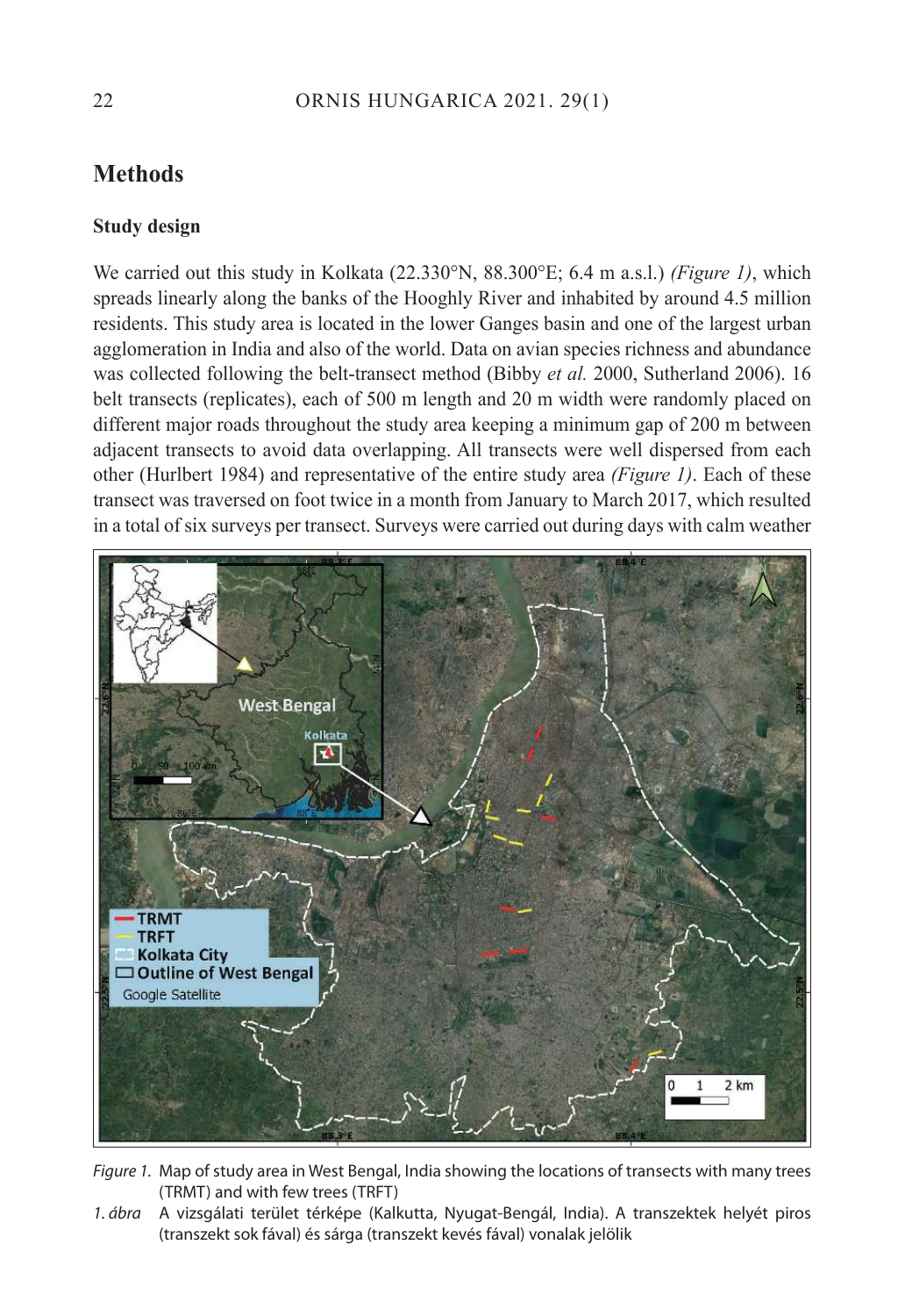conditions (without rain and strong wind) and during morning hours (between 06:00 and 09:30), when birds are usually most active. While traversing the transect, we collected data on the abundance and species richness of the avifauna. Any bird noticed horizontally 10 m on either side of transects were recorded, as well as, the individuals within 10 m height were recorded. Flying birds were recorded only to get a 'snap-shot' of all the birds recordable from the transect (Bibby *et al.* 2000). However, the 'fly through' and 'fly over' individuals were excluded from subsequent analyses as they would produce overestimates (Bibby *et al.* 2000). Birds were observed either with unaided eyes or with the help of a pair of binoculars (Nikon  $8 \times 40$ ) and photographs were taken with a digital camera (Nikon D500 Digital) SLR Camera) for documentation. Birds were identified and their migratory status (resident/ migratory) were determined using field guides (Grimmett *et al.* 2016). We also calculated the percentage occurrence score of each species to assess their local abundance, where very common (Vc) bird species were recorded on 80–100% of field visits, common (Co) species on 50–79% of field visits, fairly common (Fc) on 20–49% of field visits and rare (Ra) on less than 20% of the field visits (Khan & Naher 2009). The conservation status of birds and their global population trend were taken from the IUCN Red List (del Hoyo *et al.* 2014). Feeding guild is defined as a group of species with similar foraging habits (Hutto 1985). Our observed avian species were divided into seven guilds, i.e. carnivore (Car), omnivore (Omn), frugivore (Frug), herbivore (Herb), nectarivore (Nect), granivore (Gran) and insectivore (Ins), following Ali and Ripley (1987).

In urban areas, trees (White *et al.* 2005), canopy cover (Alberti & Marzluff 2004, MacGregor-Fors & Schondube 2011), bushes/greenspaces (Ortega-Álvarez & MacGregor-Fors 2009), presence of waterbodies (Johnson *et al.* 2012) and building density (Germaine *et al.* 1998) and other urban structures (Ortega-Álvarez & MacGregor-Fors 2009) are known to potentially influence the diversity and abundance of avian communities present there. Hence, the habitat features like numbers of trees, bushes, waterbodies (any permanent water sources like inland waterbodies, pond, artificial, natural lake, canal which potentially influence bird abundance), buildings and markets (permanent commercial places demarcated by municipal corporation) present within each of the belt transects were assessed from the cloud free high-resolution satellite image of Kolkata (Image acquisition: 24.11.16) obtained from Google Earth Pro software (ver. 7.3.3.7699), which was confirmed through rigorous ground-truthing on field. These were used as habitat features of each transect.

#### **Data analysis**

Non-parametric tests were performed for data analysis as Shapiro-Wilk's tests revealed that the abundance (W=0.972, df=96, P=0.036) and species richness (W=0.782, df=96, P<0.05) were non-normally distributed. The mean value of trees in all 16 transects were 9.69±1.34. Therefore, we used presence of 10 trees per 500 m as threshold for classifying the transects into two broad categories like (i) *transects with few trees* (i.e.<10 trees/500 m; henceforth TRFT) and (ii) *transects with many trees* (i.e.>10 trees/500 m; henceforth TRMT). Then Mann-Whitney U test was applied to find out if the species richness and abundance of birds showed any significant variation between TRFT and TRMT.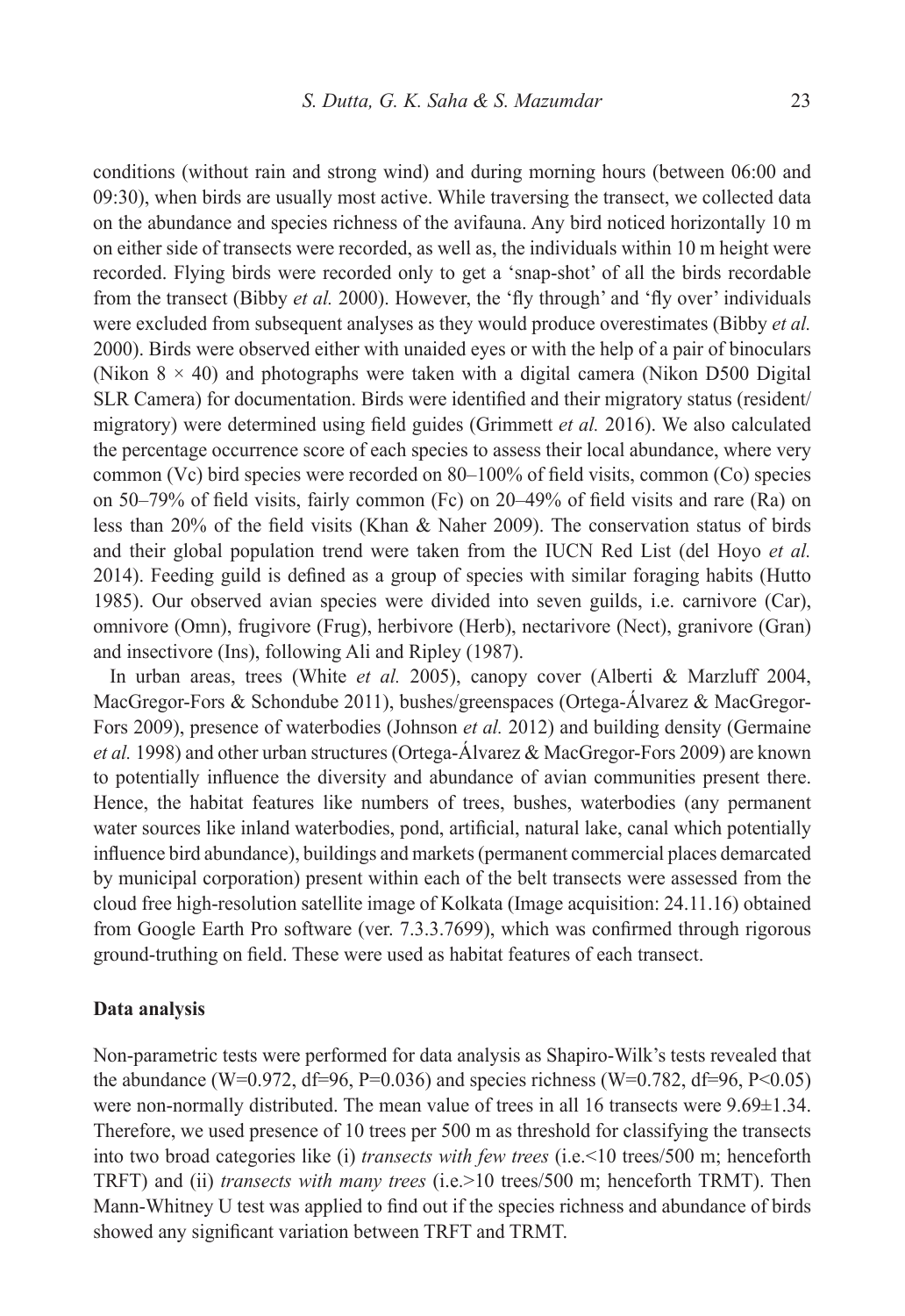| Table 1. The bird species observed in the streetscapes of Kolkata, West Bengal, India together with their respective taxonomic positions (order,        |
|---------------------------------------------------------------------------------------------------------------------------------------------------------|
| family), feeding guild (Car – carnivore, Omn – omnivore, Herb – herbivore, Nect – nectarivore, Gran – granivore, Ins – insectivore, Frug –              |
| rugivore), migratory status (R – resident, M – Migratory), local status (Vc – very common, Co – common, Fc – fairly common, Ra – rare), IUCN            |
| status (LC – Least Concern, NT – Near-Threatened), global population trend (Dec. – declining, Inc. – increasing. Stable – stable, and Unknown)          |
| I. táblázat A vizsgálatban megfigyelt madárfajokneve, a faj taxonómiai besorolása (család és rend), táplálkozási típusa (Car: ragadozó, Omn: mindenevő, |
| -lerb: növényevő, Nect: nektárfogyasztó, Gran: magevő, Ins: rovarevő, Frug: gyümölcsevő), vonulási kategóriája (R: állandó, M: vonuló),                 |
| kategóriája (Vc: nagyon gyakori, Co: gyakori, Fc: viszonylag gyakori, Ra: ritka), IUCN státusza, valamint globális populáció<br>okális gyakorisági      |
| rendje (Dec: csökken, Inc: növekszik, Satble: stabil, Unknown: nem ismert)                                                                              |

| <b>Common Name</b>    | Scientific name            | Family         | Order          | Feeding<br>guild | <b>Status</b><br>Local | <b>Status</b><br><b>NDCN</b> | Global<br>trend |
|-----------------------|----------------------------|----------------|----------------|------------------|------------------------|------------------------------|-----------------|
| House Crow            | Corvus splendens           | Corvidae       |                | Omn              | ئ                      | $\cup$                       | Stable          |
| Jungle Babbler        | Turdoides striata          | Leiothrichidae |                | Omn              | S                      | $\overline{C}$               | Stable          |
| House Sparrow         | Passer domesticus          | Passeridae     |                | Omn              | ئ                      | ⊻                            | Dec.            |
| Common Myna           | Acridotheres tristis       | Sturnidae      |                | Omn              | $\leq$                 | $\cup$                       | <u>ن</u><br>ا   |
| Jungle Myna           | Acridotheres fuscus        | Sturnidae      |                | Omn              | ں                      | $\cup$                       | Dec.            |
| Rufous Treepie        | Dendrocitta vagabunda      | Corvidae       |                | $\frac{2}{10}$   | S                      | $\cup$                       | Stable          |
| Red-vented Bulbul     | Pycnonotus cafer           | Pycnonotidae   | Passeriformes  | Omn              | උ                      | $\cup$                       | ن<br>ا          |
| Asian Pied-starling   | Gracupica contra           | Sturnidae      |                | Omn              | S                      | $\cup$                       | $\frac{c}{n}$   |
| Black-hooded Oriole   | Oriolus xanthornus         | Oriolidae      |                | Omn              | S                      | Ľ                            | Unknown         |
| Oriental Magpie-robin | Copsychus saularis         | Muscicapidae   |                | Ins              | S                      | $\cup$                       | Stable          |
| Common Tailorbird     | <b>Orthotomus sutorius</b> | Cisticolidae   |                | $\tilde{m}$      | ں<br>سا                | $\cup$                       | Stable          |
| <b>Black Drongo</b>   | Dicrurus macrocercus       | Dicruridae     |                | $\frac{2}{1}$    | $\leq$                 | $\overline{a}$               | Unknown         |
| Purple Sunbird        | Cinnyris asiaticus         | Nectariniidae  |                | Nect             | S                      | 5                            | Stable          |
| Alexandrine Parakeet  | Psittacula eupatria        | Psittacuidae   |                | Frug             | Ra                     | Ż                            | Dec.            |
| Rose-ringed Parakeet  | Psittacula krameri         | Psittacuidae   | Psittaciformes | Frug             | S                      | $\cup$                       | C.<br>Dec       |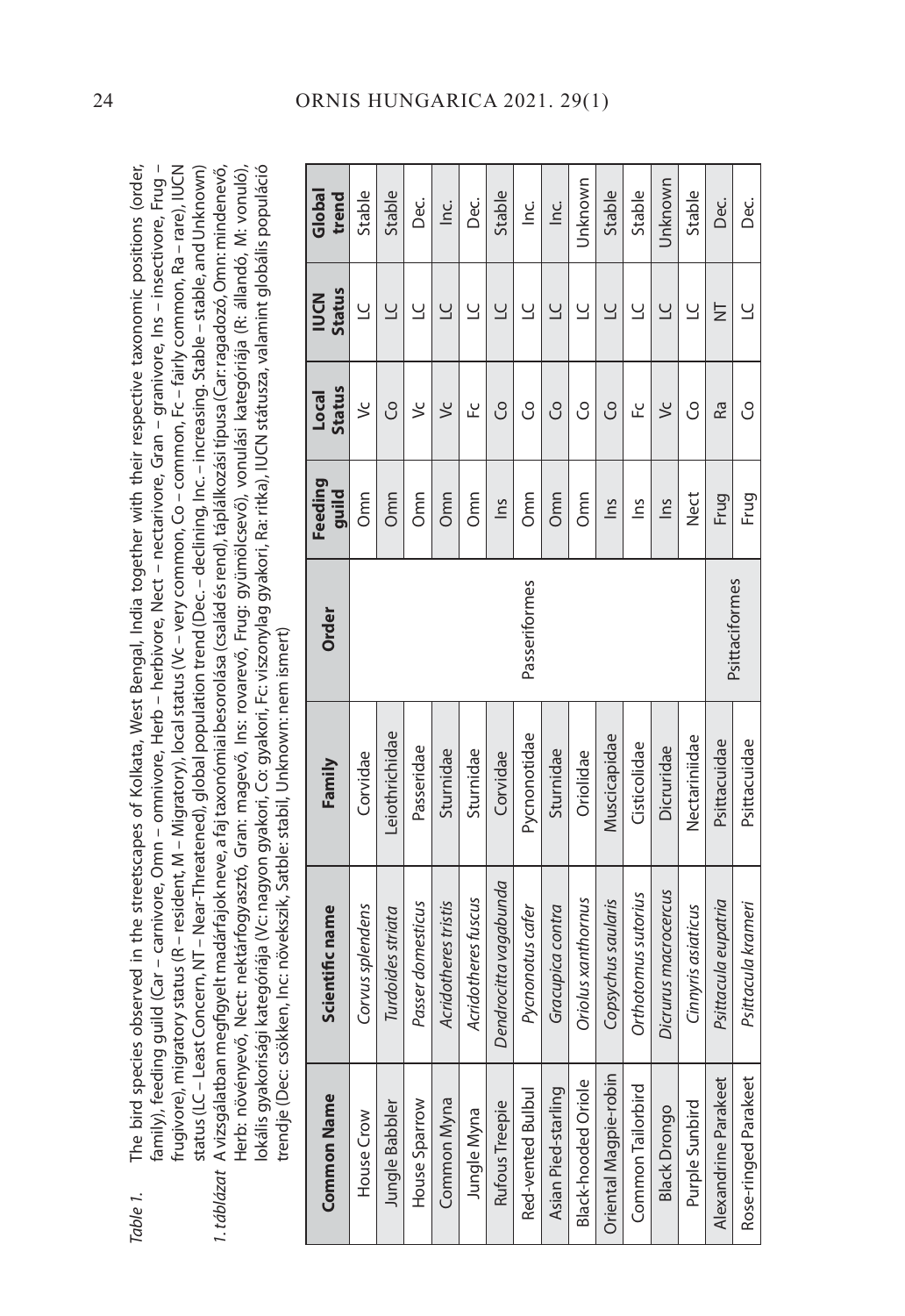| Global<br>trend              | $rac{C}{D}$             | <u>ن</u><br>1               | Stable                 | Stable                             | Dec.                    | Stable                         | ن<br>ا                         | Dec.                    | Unknown           | $\frac{c}{\Gamma}$    | Unknown                   | Unknown           | $rac{C}{2}$          | Ce<br>O         | Dec.            | Ce<br>O              |
|------------------------------|-------------------------|-----------------------------|------------------------|------------------------------------|-------------------------|--------------------------------|--------------------------------|-------------------------|-------------------|-----------------------|---------------------------|-------------------|----------------------|-----------------|-----------------|----------------------|
| <b>Status</b><br><b>IDCN</b> | $\cup$                  | $\cup$                      | $\overline{C}$         | $\cup$                             | $\overline{C}$          | $\cup$                         | $\cup$                         | $\cup$                  | $\cup$            | $\cup$                | $\overline{C}$            | $\overline{a}$    | $\cup$               | $\cup$          | $\overline{C}$  | $\geq$               |
| <b>Status</b><br>Local       | S                       | Ra                          | ᆚ                      | S                                  | ᆚ                       | S                              | 잎                              | Ra                      | 오                 | S                     | Ra                        | Ra                | S                    | ئ               | S               | Ra                   |
| Feeding<br>guild             | Frug                    | Frug                        | Frug                   | <u>c</u> u                         | $\frac{2}{1}$           | $\frac{2}{10}$                 | Ğ                              | đ                       | đ                 | $\tilde{m}$           | Ğ                         | آق                | Gran                 | Gran            | $\frac{2}{10}$  | đ                    |
| Order                        | Piciformes              |                             |                        |                                    | Coraciiformes           |                                |                                |                         | Suliformes        |                       | Columbiformes             |                   | Cuculiformes         | Accipitriformes |                 |                      |
| Family                       | Megalaimidae            | Megalaimidae                | Megalaimidae           | Picidae                            | Picidae                 | Picidae                        | Alcedinidae                    | Alcedinidae             | Alcedinidae       | Meropidae             | Phalacrocoracidae         | Phalacrocoracidae | Columbidae           | Columbidae      | Cuculidae       | Accipitridae         |
| Scientific name              | Psilopogon haemacephala | Psilopogon asiaticus        | Psilopogon lineatus    | Dinopium benghalense               | Micropternus brachyurus | Dendrocopos macei              | Halcyon smyrnensis             | Pelargopsis capensis    | Alcedo atthis     | Merops orientalis     | Phalacrocorax fuscicollis | Microcarbo niger  | Spilopelia chinensis | Columba livia   | Cuculus canorus | Clanga hastata       |
| <b>Common Name</b>           | Coppersmith Barbet      | <b>Blue-throated Barbet</b> | <b>Lineated Barbet</b> | Lesser Golden-backed<br>Woodpecker | Rufous Woodpecker       | Fulvous-breasted<br>Woodpecker | White-throated King-<br>fisher | Stork-billed Kingfisher | Common Kingfisher | Asian Green Bee-eater | Indian Cormorant          | Little Cormorant  | Spotted Dove         | Rock Dove       | Common Cuckoo   | Indian Spotted Eagle |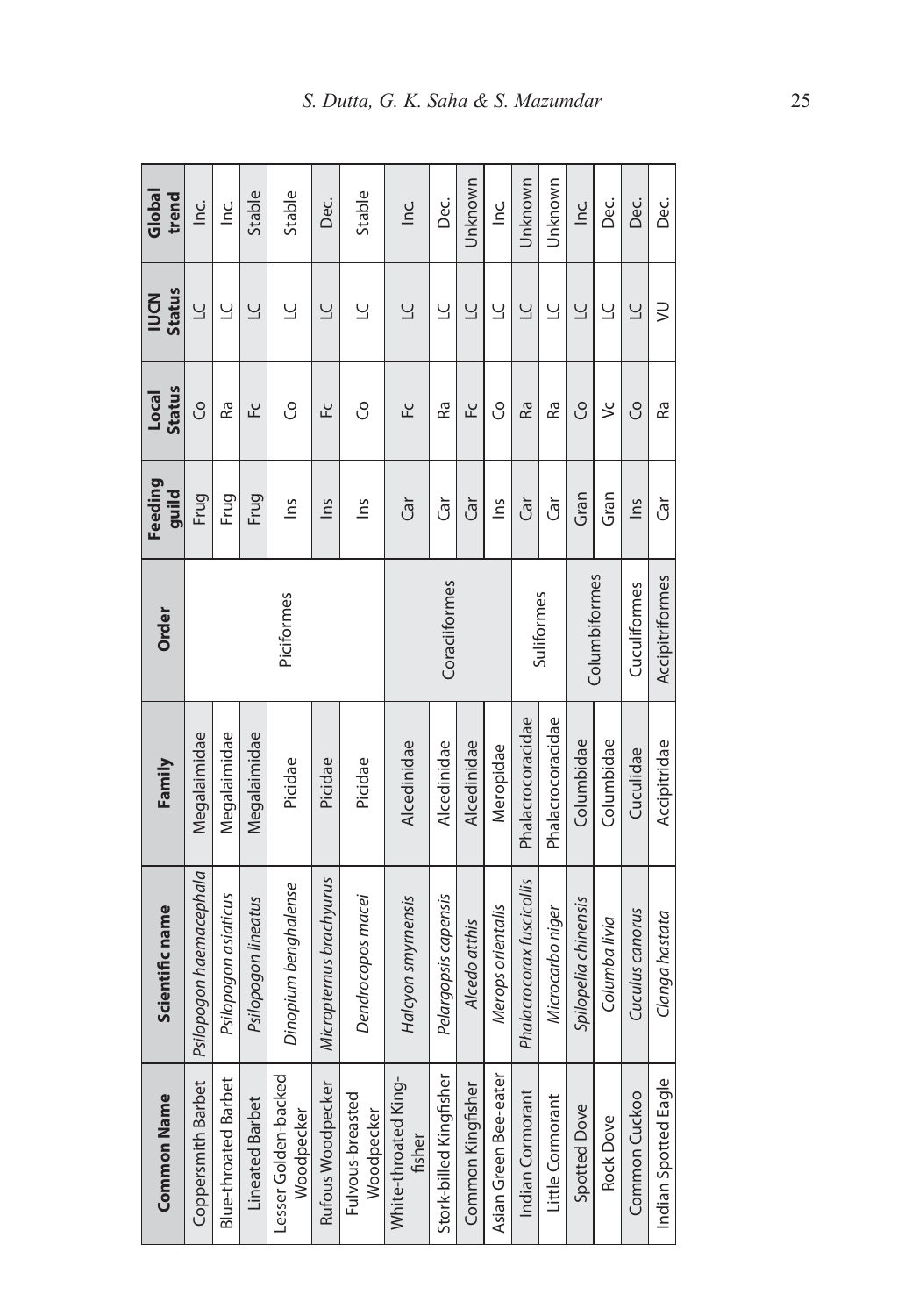We found that the distribution of species richness and abundance were over-dispersed and negatively skewed (variance > mean). Hence, two Generalized Linear Mixed Models (GLMMs) with negative binomial distribution and log-link were carried out separately considering species richness and abundance of birds as response variables against the habitat features (i.e. total number of trees, bushes, waterbodies, buildings and market) as predictor variables (fixed factors) and transect ID (as a random factor) in both the models. Prior to running the GLMMs, we tested multicollinearity between variables using variance inflation factor (VIF) method (Zuur *et al.* 2013) and only included the predictor variables with a VIF value < 5 (Montgomery & Peck 1992) to ensure that no variables were strongly correlated. Statistical tests were performed using SPSS software (ver. 20). Significance was tested at p < 0.05 and data were presented as mean±standard error.

## **Results**

A total of 31 species of birds belonging to eight orders and 19 families were recorded during the study *(Table 1)*, of which most species belonged to the order Passeriformes (13 species) followed by the order Piciformes (6 species). Most of the recorded species were resident (96.55%). Among all avian species observed during the study, only the Indian Spotted Eagle *Clanga hastata* fall under the IUCN vulnerable (VU) category, while the remaining species are categorized as least concern (LC) species (del Hoyo *et al.* 2014). Assessment of local abundance revealed that out of 31 species recorded, five species (16.1%) were very common, 14 species (45.2%) were common, six species (19.4%) were fairly common and six species (19.4%) were rare. When this local abundance was compared with the global population trend for the species (del Hoyo *et al.* 2014), we found that two species having a globally declining trend were still very common in the study area *(Table 1)*.





2. ábra A madarak (a) denzitása és (b) fajszáma a kevés (TRFT) és sok (TRMT) sok fát tartalmazó transzektek mentén. Az oszlopok magassága és a vonalak az átlagot±SE mutatják, az oszlopok fölötti eltérő betűk a szignifikáns különböző átlagot jelzik (P< 0,05, Bonferroni post hoc teszt)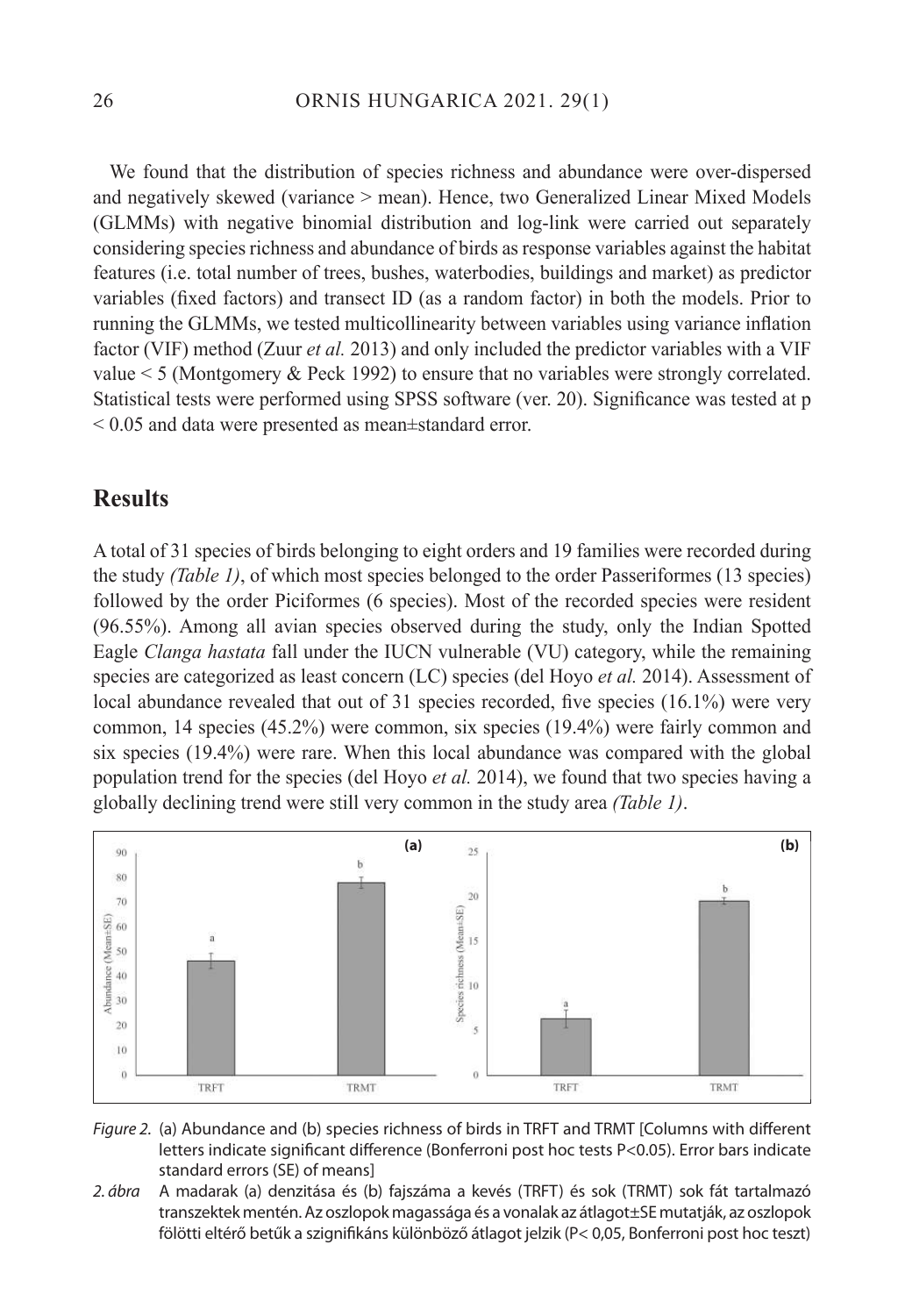Table 2. Variables in the GLMMs describing the species richness and abundance of birds in streetscapes of Kolkata, West Bengal, India

2. táblázat Az élőhelyi változók kapcsolata a transzektek mentén mért fajgazdagsággal és denzitással. A táblázat az elemzéshez használt lineáris kevert modell (GMML) eredményét mutatja

| <b>Variables</b>      |        |     | <b>Species richness</b> |       | <b>Abundance</b> |     |     |       |  |  |
|-----------------------|--------|-----|-------------------------|-------|------------------|-----|-----|-------|--|--|
|                       |        | df1 | df2                     | P     |                  | df1 | df2 | P     |  |  |
| Number of trees       | 14.485 | 1   | 90                      | 0.000 | 8.081            | 1   | 90  | 0.006 |  |  |
| Number of bushes      | 1.238  |     | 90                      | 0.269 | 2.81             |     | 90  | 0.097 |  |  |
| Number of waterbodies | 1.415  |     | 90                      | 0.237 | 1.796            |     | 90  | 0.184 |  |  |
| Number of markets     | 0.152  |     | 90                      | 0.697 | 1.45             |     | 90  | 0.232 |  |  |
| Number of buildings   | 1.312  |     | 90                      | 0.255 | 0.051            |     | 90  | 0.822 |  |  |

Out of all species of birds recorded during this study, only two species (Stork-billed Kingfisher *Pelargopsis capensis* and Lineated Barbet *Psilopogon lineatus*) were found exclusively in the TRMT and 29 species (93.55%) were found in both TRFT and TRMT. We also found that the abundance of birds in TRMT (78±4.1 individuals) were significantly higher (Mann Whitney test: U=189, P=0.000) than the abundance of birds recorded from TRFT (53.74±2.5 individuals) as shown in *Figure 2a*. Similarly, *Figure 2b* shows that the species richness of TRMT  $(19.55\pm1.7$  species) was also significantly higher (Mann Whitney test: U=200.5, P=0.000) than TRFT ( $9.5\pm0.8$  species). GLMM further revealed that the species richness (F<sub>1, 90</sub>=14.485, P<0.05) and the abundance of birds (F<sub>1, 90</sub>=8.081, P<0.05) were positively influenced by the number of trees *(Table 2)*. However, the other land use variables (i.e. number of bushes, waterbodies, markets and buildings) neither influenced the abundance of birds nor the species richness *(Table 2)*.

## **Discussion**

Urban areas across the globe are inhabited by many species of flora and fauna (Shwartz *et al.* 2014a, 2014b), including birds (Gatesire *et al.* 2014). Birds are often abundant in areas with suitable survival conditions (Veech *et al.* 2010) and the structural features of any habitat give important cues for birds to decide upon whether to use that particular habitat or not (Cody 1981). Greenspaces with suitable structure and floral composition favour bird communities in urban areas (Jokimäki 1999, Daniels & Kirkpatrick 2006, MacGregor-Forz *et al.* 2009) and areas with rich vegetation in the greenspaces usually sustain greater bird abundance as compared to areas with impoverished vegetation (Chace & Walsh 2006). We also found that species richness and the abundance of birds were higher in TRMT than in TRFT. Moreover, amongst various land use features, the increasing number of trees also increased the species richness and abundance of birds during the present study. Several authors found that trees in urban areas usually attract the moderately abundant species (Jokimäki 1999, Ortega-Álvarez & MacGregor-Fors 2009, MacGregor-Fors *et al.* 2010). Few others mentioned that sufficient number of greenspaces in urban areas may even support forest birds (Mortberg & Wallentias 2000, Park & Lee 2000). Again, Sandstrom *et*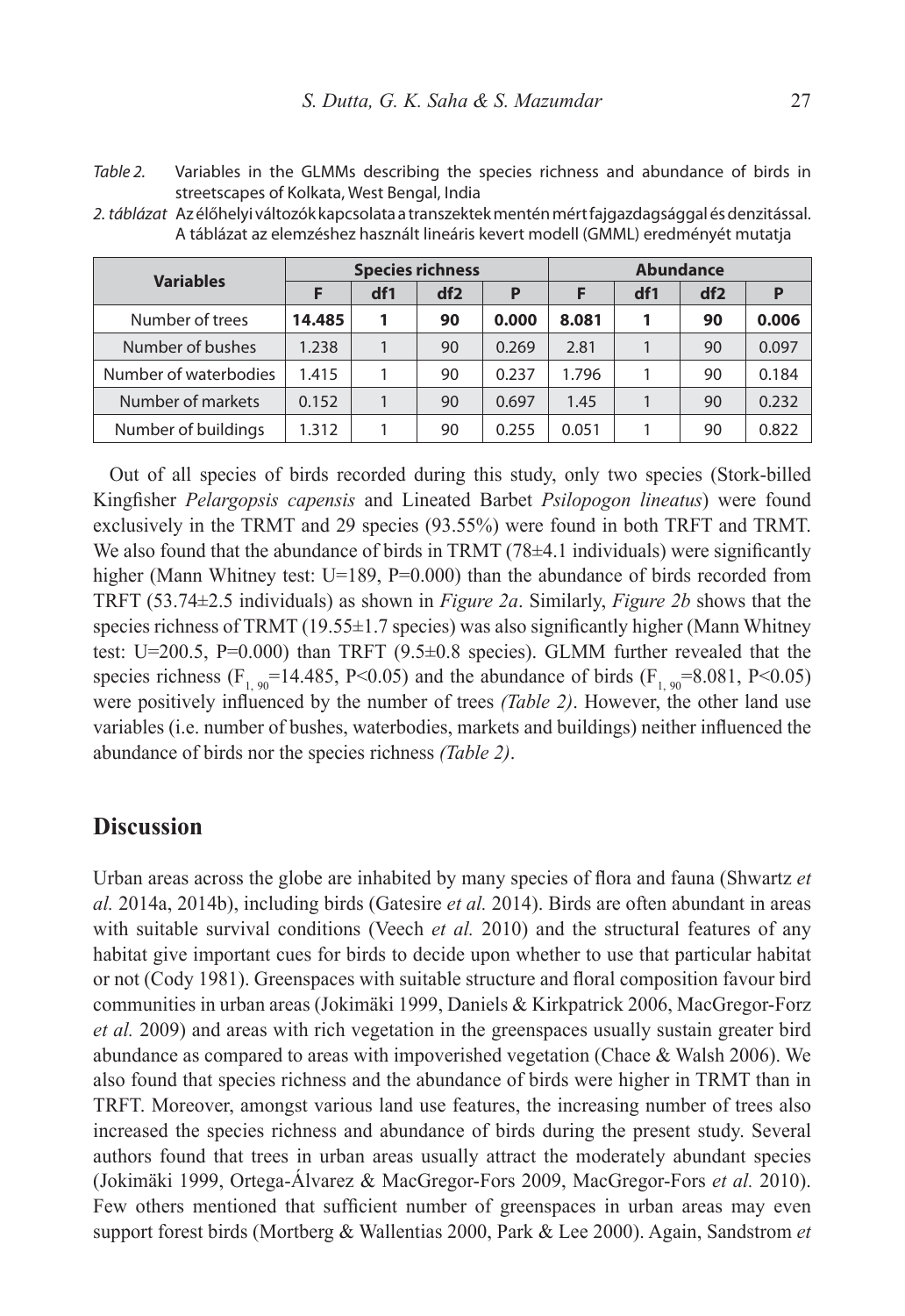*al.* (2006) emphasized the importance of large trees and multi-layered vegetation for urban avian richness. Increasing tree cover provides crucial resources for the arboreal and forest birds (Ciach & Frohlich 2017).

Urban bird communities highly depend on the structure and type of vegetation (White *et al.* 2005). Abundance of bird species are positively influenced by the richness of native tree species (Chace & Walsh 2006, Paker *et al.* 2014). Particularly the native species that existed prior to urbanization are largely benefitted by the plantation of various native tree species (Bhullar & Majer 2000). As compared to exotic trees, the diversity and abundance of insects as well as other resources for birds (such as fruits, nectar etc) are often higher in native trees (White *et al.* 2005, Ikin *et al.* 2013). The indigenous species also support greater number of arthropods (Bhullar & Majer 2000) and therefore, are frequented by large number of insectivorous birds (Majer *et al.* 1994, Recher *et al.* 1996). During the present study, we also noticed several old and native trees (such as Banyan, Peepal etc.) which supported great number of birds. However, due to paucity of scientific studies, exotic tree species are arbitrarily planted along the roadside in many urban areas. Thus, implementation of effective strategies and incentives that encourage the planting of native vegetation in streetscapes and garden should be paramount (White *et al.* 2005). Protection of large indigenous trees along the roads, plantation of a greater number of native trees and retaining the existing bushes will undoubtedly be beneficial to sustain the bird communities in the urban landscape (White *et al.* 2005).

Water birds (like ducks, waders and piscivores) and other wetland associated birds (like kingfishers) are mainly benefitted by increasing water area (Yuan *et al.* 2014) as they often aggregate around such water bodies. Chamberlain *et al.* (2007) reported that the presence of waterbodies in urban areas increased avian species richness. However, only three species of kingfishers (White-throated Kingfisher *Halcyon smyrnensis*, Stork-billed Kingfisher *Pelargopsis capensis* and Common Kingfisher *Alcedo atthis*) and two species of cormorants (Indian Cormorant *Phalacrocorax fuscicollis* and Little Cormorant *Microcarbo niger*) were rarely noticed during the present study. Possibly, due to such rare presence of water birds in our study area, we did not find any influence of water bodies on the abundance and species richness of birds.

Bushes are important mainly for forest-dwelling birds and urban avoiders to thrive in the human dominated habitats (Brandt *et al.* 2013, Gopal *et al.* 2018) and increasing number of buildings have been reported to decrease species richness (Evans *et al.* 2009). Few species of urban exploiters and scavengers congregate around the markets and its adjacent garbage dumping sites (Mazumdar *et al.* 2016, 2018, 2019) and forage on the refuse as these foods are plenty and predictable. However, we did not notice any significant influence of bushes, markets and buildings on the species richness and abundance of birds.

Our findings indicate that plantation of indigenous trees along the roads might be beneficial in sustaining greater avian diversity in urban streetscapes. Particularly in urban areas of developing countries, which are rapidly losing the greenspaces due to infrastructure development, the roadside plantations might serve as important habitat for birds. Street trees in urban areas are also associated with higher property values, reduced crime rates, economic benefits (Abd Kadir & Othman 2012), as well as are known to perform various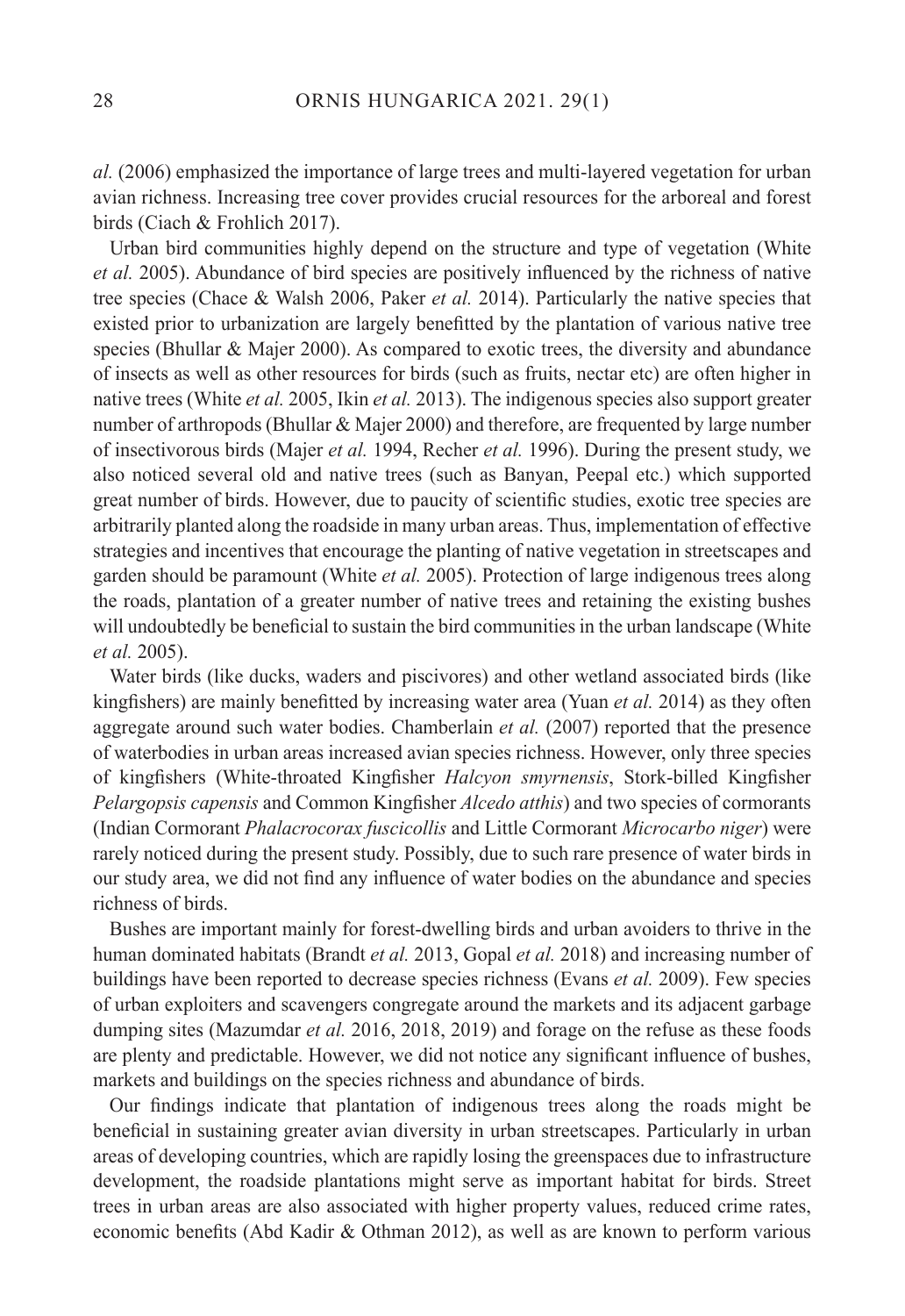important ecological roles (Bhullar & Majer 2000). They provide manifold benefits such as absorption of GHGs, reduction of air pollution due to vehicular exhausts (Johnson 2009), watershed protection, providing shade on asphalt and concrete structures thereby, reducing the ambient air temperature (Abd Kadir & Othman 2012). However, sometimes falling of street trees lead to casualties and damage of properties, particularly after storms. Falling of large trees in urban areas often happen due to unplanned developmental activities around the root area of the trees (such as random and unplanned cutting the roots for various infrastructural modifications, higher abundance of rodents or termites around the tree roots making the root loosening the soil around the root system etc.). Plantation of appropriate roadside trees will be useful to sustain and also elevate the avian diversity in urban areas, as well as increase the aesthetic value of citizens. Empirical evidences of this research can be useful for urban planners to perceive the importance of various habitat features in urban streetscapes in sustaining the avian diversity. The managers and wildlife planners need to realize the importance of the streetscapes in conservation of urban avian diversity.

## **Acknowledgement**

We thank Mr. Souvik Barik for preparing the study area map. We are indebted to the Principal, Shibpur Dinobundhoo Institution (College) and Head of the Department of Zoology of the University of Calcutta for providing necessary infrastructural facilities. We also acknowledge the constructive inputs from Dr. Tibor Csörgő and two unknown reviewers in improving this manuscript.

#### **References**

- Abd Kadir, M. A. & Othman, N. 2012. Towards a better tomorrow: street trees and their values in urban areas. Procedia-Social and Behavioral Sciences 35: 267–274. DOI: 10.1016/j.sbspro.2012.02.088
- Alberti, M. & Marzluff, J. M. 2004. Ecological resilience in urban ecosystems: linking urban patterns to human and ecological functions. – Urban Ecosystems 7(3): 241–265. DOI: 10.1023/B:UECO.0000044038.90173.c6
- Ali, S. & Ripley, S. D. 1987. Compact Handbook of birds of India and Pakistan together with those of Bangladesh, Nepal, Bhutan, and Srilanka. – Oxford University Press, Delhi
- Bar-Massada, A., Radeloff, V. C. & Stewart, S. I. 2014. Biotic and abiotic effects of human settlements in the wildland-urban interface. – BioScience 64(5): 429–437. DOI: 10.1093/biosci/biu039
- Barnes, K. B., Morgan, J. & Roberge, M. 2001. Impervious Surfaces and the Quality of Natural and Built Environments. – Baltimore: Department of Geography and Environmental Planning, Towson University. Retrieved from: https://citeseerx.ist.psu.edu/viewdoc/download?doi=10.1.1.477.2834&rep=rep1&type=pdf
- Bhullar, S. & Majer, J. 2000. Arthropods on Street Trees: A Food Resource for Wildlife. Pacific Conservation Biology 6: 171–173. DOI: 10.1071/PC000171
- Bibby, C. J., Burgess, N. D., Hill, D. A. & Mustoe, S. 2000. Bird Census Techniques. 2nd ed. Elsevier, DOI: 10.1016/C2009-0-03531-4
- Brandt, J. S., Wood, E. M., Pidgeon, A. M., Han, L-X., Fang, Z. & Radeloff, V. C. 2013. Sacred forests are keystone structures for forest bird conservation in southwest China's Himalayan Mountains. – Biological Conservation 166: 34–42. DOI: 10.1016/j.biocon.2013.06.014
- Chace, J. F. & Walsh, J. J. 2006. Urban effects on native avifauna: a review. Landscape and Urban Planning74(1): 46–69. DOI: 10.1016/j.landurbplan.2004.08.007
- Chamberlain, D. E., Gough, S., Vaughan, H., Vickery, J. A. & Appleton, G. F. 2007. Determinants of bird species richness in public green spaces. – Bird Study 54(1): 87–97. DOI: 10.1080/00063650709461460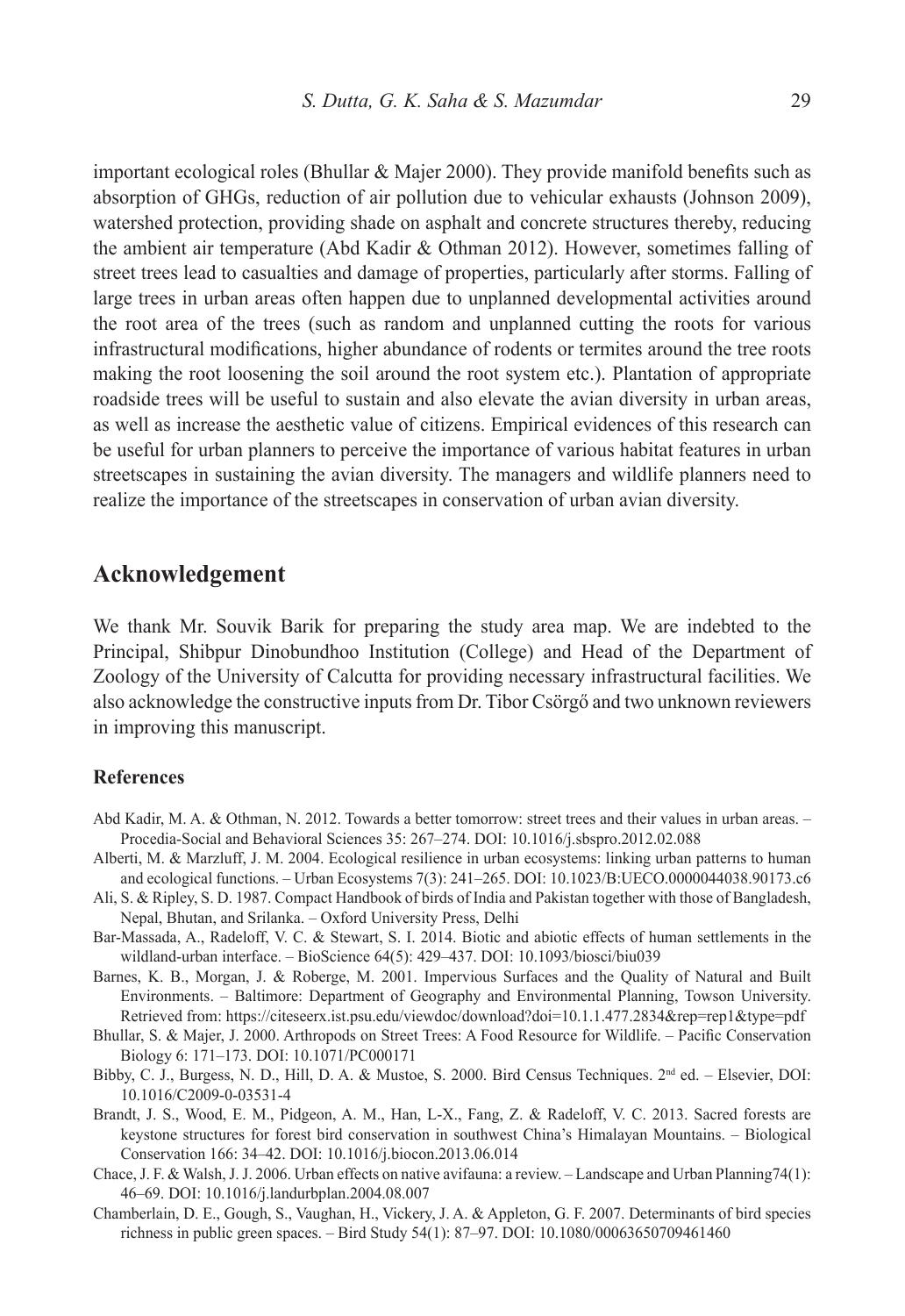- Ciach, M. & Fröhlich, A. 2017. Habitat type, food resources, noise and light pollution explain the species composition, abundance and stability of a winter bird assemblage in an urban environment. – Urban Ecosystems 20(3): 547–559. DOI: 10.1007/s11252-016-0613-6
- Cody, M. L. 1981. Habitat selection in birds: the roles of vegetation structure, competitors, and productivity. BioScience 31(2): 107–113. DOI: 10.2307/1308252
- Cooke, S. C., Balmford, A., Johnston, A., Newson, S. E. & Donald, P. F. 2020. Variation in abundances of common bird species associated with roads. – Journal of Applied Ecology 57(7): 1271. DOI: 10.1111/1365- 2664.13614
- Croci, S., Butet, A., Georges, A., Aguejdad, R. & Clergeau, P. 2008. Small urban woodlands as biodiversity conservation hot-spot: a multi-taxon approach. – Landscape Ecology 23(10): 1171–1186. DOI: 10.1007/ s10980-008-9257-0
- Daniels, G. D. & Kirkpatrick, J. B. 2006. Does variation in garden characteristics influence the conservation of birds in suburbia? – Biological Conservation 133(3): 326–335. DOI: 10.1016/j.biocon.2006.06.011
- del Hoyo, J., Collar, N. J, Christie, D. A., Elliott, A. & Fishpool, L. D. C. 2014. Illustrated Checklist of the Birds of the World. – Lynx Edicions, Spain and BirdLife International, Cambridge
- Evans, K. L., Gaston, K. J., Sharp, S. P., McGowan, A., Simeoni, M. & Hatchwell, B. J. 2009. Effects of urbanisation on disease prevalence and age structure in Blackbird *Turdus merula* populations. – Oikos 118(5): 774–782. DOI: 10.1111/j.1600-0706.2008. 17226.x
- Fischer, J. & Lindenmayer, D. B. 2007. Landscape modification and habitat fragmentation: a synthesis. Global Ecology and Biogeography 16(3): 265–280. DOI: 10.1111/j.1466-8238.2007.00287
- Fuller, R. A. & Gaston, K. J. 2009. The scaling of green space coverage in European cities. Biology Letters 5(3): 352–355. DOI: 10.1098/rsbl.2009.0010
- Gatesire, T., Nsabimana, D., Nyiramana, A., Seburanga, J. L. & Mirville, M. O. 2014. Bird diversity and distribution in relation to urban landscape types in Northern Rwanda. – The Scientific World Journal 2014: Article ID 157824. DOI: 10.1155/2014/157824
- Germaine, S. S., Rosenstock, S. S., Schweinsburg, R. E. & Richardson, W. S. 1998. Relationships among breeding birds, habitat, and residential development in Greater Tucson, Arizona. – Ecological Applications 8(3): 680–691. DOI: 10.1890/1051-0761(1998)008[0680: RABBHA]2.0.CO;2
- Gonzalez-Sosa, E., Braud, I., Becerril Piña, R., Mastachi Loza, C. A., Ramos Salinas, N. M. & Chavez, C. V. 2017. A methodology to quantify ecohydrological services of street trees. – Ecohydrology and Hydrobiology 17: 190–206. DOI: 10.1016/j.ecohyd.2017.06.004
- Gopal, D., von der Lippea, M. & Kowarik, I. 2018. Sacred sites as habitats of culturally important plant species in an Indian megacity. – Urban Forestry & Urban Greening 32: 113–122. DOI: 10.1016/j.ufug.2018.04.003
- Grimmett, R., Inskipp, C. & Inskipp, T. 2016. Birds of the Indian Subcontinent: India, Pakistan, Sri Lanka, Nepal, Bhutan, Bangladesh and the Maldives. – Bloomsbury Publishing
- Hurlbert, S. H. 1984. Pseudo replication and the design of ecological field experiments. Ecological Monographs 54(2): 187–211. DOI: 10.2307/1942661
- Hutto, R. L. 1985. Habitat Selection in Birds. Academic Press, Inc., Montana
- Ikin, K., Knight, E., Lindenmayer, D. B., Fischer, J. & Manning, A. D. 2013. The influence of native versus exotic streetscape vegetation on the spatial distribution of birds in suburbs and reserves. – Diversity and Distributions 19(3): 294–306. DOI: 10.1111/j.1472-4642.2012. 00937.x
- Ikin, K., Le Roux, D. S., Rayner, L., Villaseñor, N. R., Eyles, K., Gibbons, P., Manning, A. D. & Lindenmayer, D. B. 2015. Key lessons for achieving biodiversity-sensitive cities and towns. – Ecological Management and Restoration 16(3): 206–214. DOI: 10.1111/emr.12180.
- Johnson, B. J., Munafo, K., Shappell, L., Tsipoura, N., Robson, M., Ehrenfeld, J. & Sukhdeo, M. V. 2012. The roles of mosquito and bird communities on the prevalence of West Nile virus in urban wetland and residential habitats. – Urban Ecosystems 15(3): 513–531. DOI: 10.1007/s11252-012-0248-1
- Johnson, T. V. 2009. Review of diesel emissions and control. International Journal of Engine Research 10(5): 275–285. DOI: 10.1243%2F14680874JER04009
- Jokimäki, J. 1999. Ocurrence of breeding bird species in urban parks: effects of park structure and broad-scale variables. – Urban Ecosystem 3: 21–34 DOI: 10.1023/A:1009505418327
- Khan, S. I. & Naher, H. 2009. Birds in Kurigram district of Bangladesh. Journal of Threatened Taxa 1(4): 245–250. DOI: 10.11609/JoTT.o1698.245-50
- Kocian, L., Némethová, D., Melicherová, D. & Matušková, A. 2003. Breeding bird communities in three cemeteries in the City of Bratislava (Slovakia). – Folia Zoologica 52: 177–188.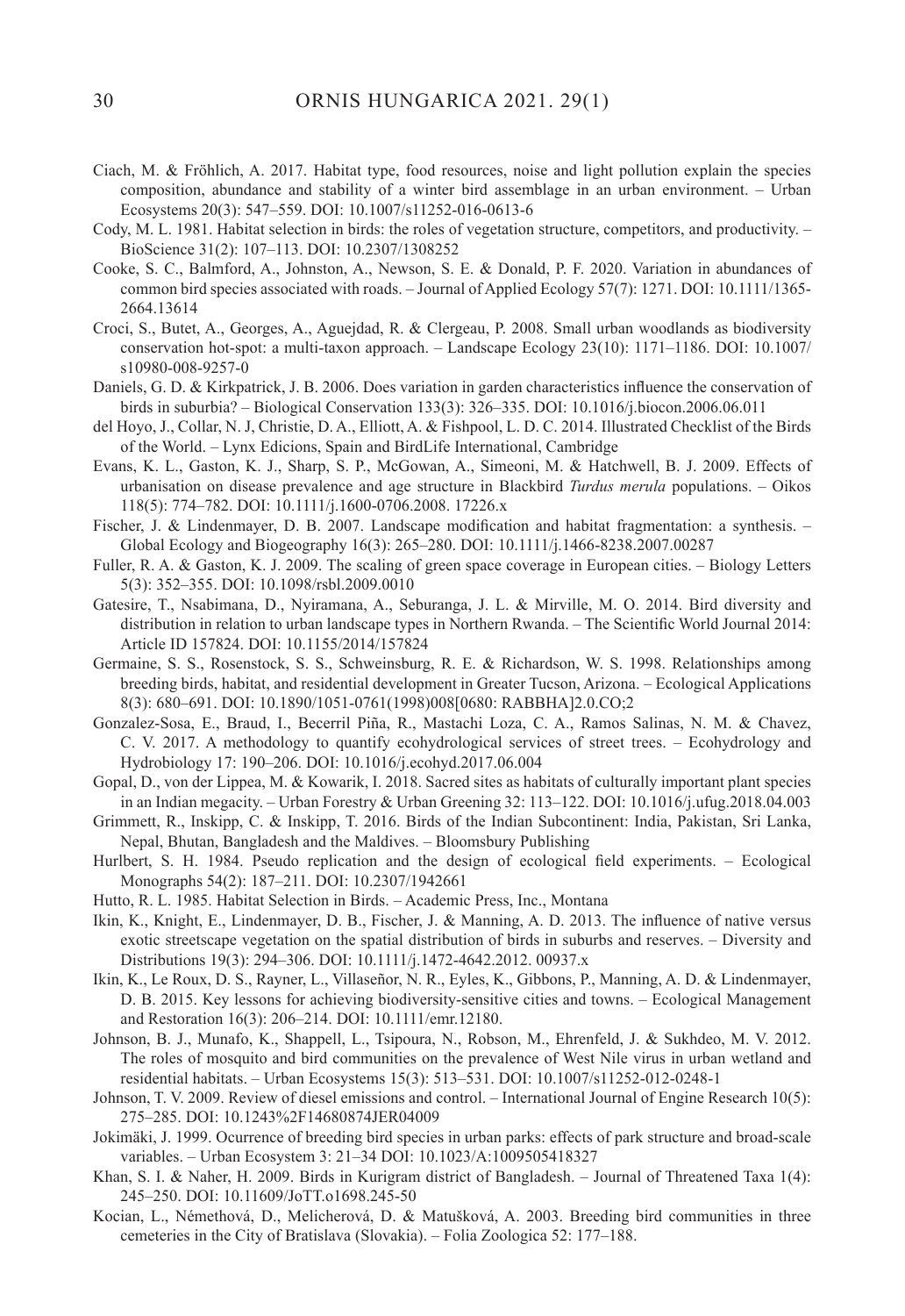- Lim, C. & Sodhi, N. S. 2004. Responses of avian guilds to urbanisation in a tropical city. Landscape and Urban Planning 66(4): 199–215. DOI: 10.1016/S0169-2046(03)00111-7
- Lussenhop, J. 1977. Urban cemeteries as bird refuges. The Condor 79(4): 456–461. DOI: 10.2307/1367725
- MacGregor-Fors, I. & Schondube, J. E. 2011. Gray vs. green urbanization: relative importance of urban features for urban bird communities. – Basic and Applied Ecology 12(4): 372–381. DOI: 10.1016/j.baae.2011.04.003
- MacGregor-Fors, I., Morales-Pérez, L. & Schondube, J. E. 2010. Migrating to the city: Responses of neotropical migrant bird communities to urbanization. – The Condor 112: 711–717. DOI: 10.1525/cond.2010.100062
- MacGregor-Fors, I., Ortega-Álvarez, R. & Schondube, J. E. 2009. On the ecological quality of urban systems: An ornithological perspective. – In: Graber, D. S. & Birmingham, K. A. (eds.) Urban planning in the  $21<sup>st</sup>$ century. – New York, Nova Science Publishing, pp. 51–66.
- Majer, J. D., Recher, H. F. & Postle, A. C. 1994. Comparison of arthropod species richness in New South Wales and Western Australia canopies: a contribution to the species number debate. – Memoirs - Queensland Museum 36(1): 121–131.
- Marzluff, J. M., Bowman, R. & Donnelly, R. 2001. A historical perspective on urban bird research: trends, terms, and approaches. – In: Marzluff, J. M., Bowman, R. & Donnelly, R. (eds.) Avian Ecology and Conservation in an Urbanizing World. – Springer, Boston, MA, pp. 1–17. DOI: 10.1007/978-1-4615-1531-9\_1
- Mazumdar, S., Ghose, D. & Saha, G. K. 2016. Foraging strategies of Black Kites *(Milvus migrans govinda)* in urban garbage dumps. – Journal of Ethology 34(3): 243–247. DOI: 10.1007/s10164-016-0469-5.
- Mazumdar, S., Ghose, D. & Saha, G. K. 2018. Offal dumping sites influence the relative abundance and roosting site selection of Black Kites *(Milvus migrans govinda)* in urban landscape: a study from Kolkata metropolis, India. – Environmental Monitoring and Assessment 190: 20. DOI: 10.1007/s10661-017-6391-7
- Mazumdar, S., Ghose, D. & Saha, G. K. 2019. Assessment of offal consumption by Black Kites *(Milvus migrans govinda)* from urban garbage dumps through cafeteria experiment. – Acta Ornithologica 53(2): 163–172. DOI: 10.3161/00016454AO2018.53.2.006
- McKinney, M. L. 2006. Urbanization as a major cause of biotic homogenization. Biological Conservation 127(3): 247–260. DOI: 10.1016/j.biocon.2005.09.005
- Miller, R. W. 1997. Urban Forestry: Planning and Managing Urban Green Spaces. 2nd ed. New Jersey: Prentice Hall, Inc., Upper Saddle River
- Milton, K. 2002. Loving Nature: Towards an Ecology of Emotion. Routledge, New York
- Montgomery, D. C. & Peck, E. 1992. Introduction to Linear Regression Analysis. 2<sup>nd</sup> ed. Wiley, New York
- Mortberg, U. & Wallentinus, H. G. 2000. Red-listed forest bird species in an urban environment Assessment of green space corridors. – Landscape Urban Planning 50(4): 215–226. DOI: 10.1016/S0169-2046(00)00090-6
- Nielsen, A. B., van den Bosch, M., Maruthaveeran, S. & van den Bosch, C. K. 2014. Species richness in urban parks and its drivers: a review of empirical evidence. – Urban Ecosystems 17(1): 305–327. DOI: 10.1007/ s11252-013-0316-1
- Olagunju, T. E. 2015. Impact of human induced deforestation, forest degradation and fragmentation on food security. – New York Science Journal 8(1): 4–16. Retrieved from: http://www.sciencepub.net/newyork/ ny080115/002\_27606ny080115\_4\_16.pdf
- Ortega-Álvarez, R. & MacGregor-Fors, I. 2009. Living in the big city: Effects of urban land-use on bird community structure, diversity, and composition. – Landscape and Urban Planning 90(3–4): 189–195. DOI: 10.1016/j.landurbplan.2008.11.003
- Paker, Y., Yom-Tov, Y., Alon-Mozes, T. & Barnea, A. 2014. The effect of plant richness and urban garden structure on bird species richness, diversity and community structure. – Landscape and Urban Planning 122: 186–195. DOI: 10.1016/j.landurbplan.2013.10.005
- Recher, H., Majer, J. D. & Ganesh, S. 1996. Eucalypts, arthropods and birds: on the relation between foliar nutrients and species richness. – Forest Ecology and Management 85(1–3): 177–195. DOI: 10.1016/S0378- 1127(96)03758-9
- Sandström, U. G., Angelstam, P. & Mikusinski, G. 2006. Ecological diversity of birds in relation to the structure of urban green space. – Landscape and Urban Planning 77: 39–53. DOI: 10.1016/j.landurbplan.2005.01.004
- Seto, K. C., Güneralp, B. & Hutyra, L. R. 2012. Global forecasts of urban expansion to 2030 and direct impacts on biodiversity and carbon pools. – Proceedings of the National Academy of Sciences 109(40): 16083– 16088. DOI: 10.1073/pnas.1211658109
- Shwartz, A., Turbé, A., Julliard, R., Simon, L. & Prévot, A. C. 2014a Outstanding challenges for urban conservation research and action. – Global Environmental Change 28: 39–49. DOI: 10.1016/j. gloenvcha.2014.06.002.